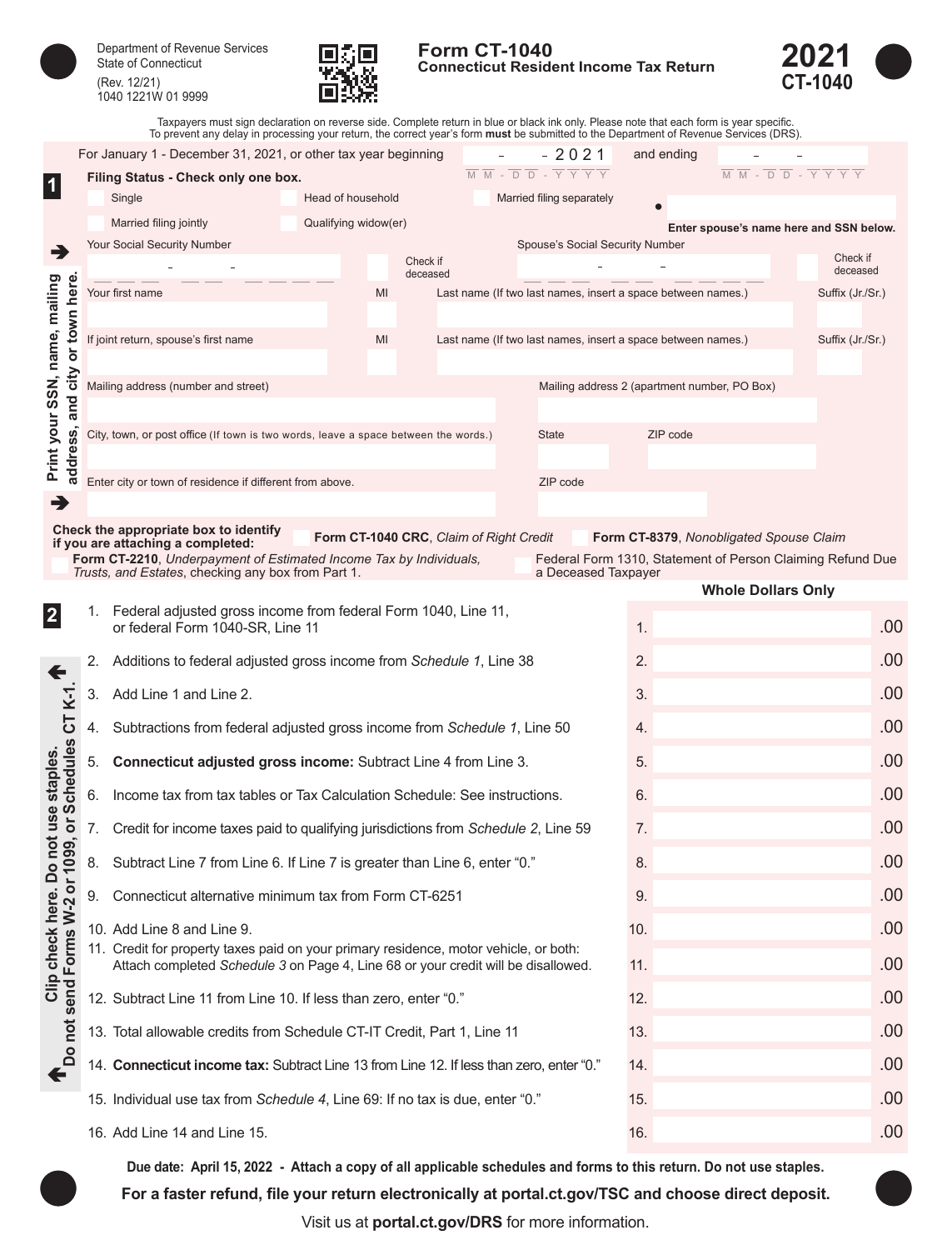**3**

**4**

**5**

**6**

(Rev. 12/21)  $0.10 100 111$ 

Form CT-1040 Page 2 of 4



Your Social Security Number .

|                         |                                |               | 1040 1221W 02 9999      |                                                | шэ. Ф                                                                                                                                                                                                             |           |                                                              |                   |                                                                                                                                                                                                                                                                                                                                                                                                                                                                                                    |
|-------------------------|--------------------------------|---------------|-------------------------|------------------------------------------------|-------------------------------------------------------------------------------------------------------------------------------------------------------------------------------------------------------------------|-----------|--------------------------------------------------------------|-------------------|----------------------------------------------------------------------------------------------------------------------------------------------------------------------------------------------------------------------------------------------------------------------------------------------------------------------------------------------------------------------------------------------------------------------------------------------------------------------------------------------------|
|                         |                                |               |                         | 17. Enter amount from Line 16.                 |                                                                                                                                                                                                                   |           |                                                              | 17.               | .00                                                                                                                                                                                                                                                                                                                                                                                                                                                                                                |
| $\overline{\mathbf{3}}$ |                                |               |                         |                                                | Withholding Schedule: You must complete Columns A, B, and C or your withholding will be disallowed.<br><b>Column A - Employer's federal ID No. from Box b</b><br>of W-2, or payer's federal ID No. from Form 1099 |           | Column B -<br>Connecticut wages, tips, etc.                  |                   | Column C -<br>Connecticut income tax withheld                                                                                                                                                                                                                                                                                                                                                                                                                                                      |
|                         | Forms W-2<br>and 1099          |               | 18a.                    |                                                |                                                                                                                                                                                                                   | $\bullet$ |                                                              | 18a.              | .00                                                                                                                                                                                                                                                                                                                                                                                                                                                                                                |
|                         | Information<br>Only enter      |               | 18b.                    |                                                |                                                                                                                                                                                                                   |           |                                                              | 18b.              | .00                                                                                                                                                                                                                                                                                                                                                                                                                                                                                                |
|                         | information from<br>your Forms |               | 18c.                    |                                                |                                                                                                                                                                                                                   |           |                                                              | 18c.              | .00                                                                                                                                                                                                                                                                                                                                                                                                                                                                                                |
|                         | W-2 and 1099<br>if Connecticut |               | 18d.                    |                                                |                                                                                                                                                                                                                   |           |                                                              | 18d.              | .00                                                                                                                                                                                                                                                                                                                                                                                                                                                                                                |
|                         | income tax                     |               | 18e.                    |                                                |                                                                                                                                                                                                                   |           |                                                              | 18e.              | .00                                                                                                                                                                                                                                                                                                                                                                                                                                                                                                |
|                         | was withheld.                  |               |                         |                                                | 18f. Additional CT withholding from Supplemental Schedule CT-1040WH                                                                                                                                               |           |                                                              | 18f.              | .00                                                                                                                                                                                                                                                                                                                                                                                                                                                                                                |
|                         |                                |               |                         | 18. Total Connecticut income tax withheld:     |                                                                                                                                                                                                                   |           |                                                              | 18.               | .00                                                                                                                                                                                                                                                                                                                                                                                                                                                                                                |
|                         |                                |               |                         |                                                | Add amounts in Column C, Lines 18a, 18b, 18c, 18d, 18e, and 18f, and enter here.                                                                                                                                  |           |                                                              |                   |                                                                                                                                                                                                                                                                                                                                                                                                                                                                                                    |
|                         |                                |               |                         |                                                | 19. All 2021 estimated tax payments and any overpayments applied from a prior year                                                                                                                                |           |                                                              | 19.               | .00                                                                                                                                                                                                                                                                                                                                                                                                                                                                                                |
|                         |                                |               |                         |                                                | 20. Payments made with Form CT-1040 EXT (request for extension of time to file)                                                                                                                                   |           |                                                              | 20.               | .00                                                                                                                                                                                                                                                                                                                                                                                                                                                                                                |
|                         |                                |               |                         |                                                | 20a. Connecticut earned income tax credit: From Schedule CT-EITC, Line 16.                                                                                                                                        |           |                                                              | 20a.              | .00                                                                                                                                                                                                                                                                                                                                                                                                                                                                                                |
|                         |                                |               |                         |                                                | 20b. Claim of right credit: From Form CT-1040 CRC, Line 6.                                                                                                                                                        |           |                                                              | 20 <sub>b</sub> . | .00                                                                                                                                                                                                                                                                                                                                                                                                                                                                                                |
|                         |                                |               |                         |                                                | 20c. Pass-Through Entity Tax Credit: From Schedule CT-PE, Line 1. Schedule must be attached.                                                                                                                      |           |                                                              | 20c.              | .00                                                                                                                                                                                                                                                                                                                                                                                                                                                                                                |
|                         |                                |               |                         |                                                | 21. Total payments and refundable credits: Add Lines 18, 19, 20, 20a, 20b and 20c.                                                                                                                                |           |                                                              | 21.               | .00                                                                                                                                                                                                                                                                                                                                                                                                                                                                                                |
| $\overline{\mathbf{4}}$ | 22.                            |               |                         |                                                | Overpayment: If Line 21 is more than Line 17, subtract Line 17 from Line 21.                                                                                                                                      |           |                                                              | 22.               | .00                                                                                                                                                                                                                                                                                                                                                                                                                                                                                                |
|                         |                                |               |                         |                                                | 23. Amount of Line 22 overpayment you want applied to your 2022 estimated tax                                                                                                                                     |           |                                                              | 23.               | .00                                                                                                                                                                                                                                                                                                                                                                                                                                                                                                |
|                         |                                |               |                         | from Schedule CT-CHET, Line 4.                 | 24. Amount of Line 22 overpayment you want applied as a CHET contribution                                                                                                                                         |           |                                                              | 24.               | .00                                                                                                                                                                                                                                                                                                                                                                                                                                                                                                |
|                         |                                |               |                         |                                                | 24a. Total contributions of refund to designated charities from Schedule 5, Line 70<br>25. Refund: Subtract Lines 23, 24, and 24a from Line 22. For direct deposit,                                               |           |                                                              | 24a.              | .00                                                                                                                                                                                                                                                                                                                                                                                                                                                                                                |
|                         |                                |               |                         |                                                | complete Lines 25a, 25b, and 25c. Direct deposit is not available to first-time filers.                                                                                                                           |           |                                                              | 25.               | .00                                                                                                                                                                                                                                                                                                                                                                                                                                                                                                |
|                         |                                | 25a. Checking |                         | Savings                                        | 25c. Account number                                                                                                                                                                                               |           |                                                              |                   |                                                                                                                                                                                                                                                                                                                                                                                                                                                                                                    |
|                         |                                |               | 25b. Routing number     |                                                | If you do not elect direct deposit, a refund check will be issued and processing may be delayed.                                                                                                                  |           | 25d. Will this refund go to a bank account outside the U.S.? |                   | Yes                                                                                                                                                                                                                                                                                                                                                                                                                                                                                                |
| $\overline{\mathbf{5}}$ |                                |               |                         |                                                | 26. Tax due: If Line 17 is more than Line 21, subtract Line 21 from Line 17.                                                                                                                                      |           |                                                              | 26.               | .00                                                                                                                                                                                                                                                                                                                                                                                                                                                                                                |
|                         |                                |               |                         |                                                | 27. If late: Enter penalty. Multiply Line 26 by 10% (.10).                                                                                                                                                        |           |                                                              | 27.               | .00                                                                                                                                                                                                                                                                                                                                                                                                                                                                                                |
|                         |                                |               | late, then by 1% (.01). |                                                | 28. If late: Enter interest. Multiply Line 26 by number of months or fraction of a month                                                                                                                          |           |                                                              | 28.               | .00                                                                                                                                                                                                                                                                                                                                                                                                                                                                                                |
|                         |                                |               |                         |                                                | 29. Interest on underpayment of estimated tax from Form CT-2210:                                                                                                                                                  |           |                                                              | 29.               | .00                                                                                                                                                                                                                                                                                                                                                                                                                                                                                                |
|                         |                                |               | See instructions.       |                                                |                                                                                                                                                                                                                   |           |                                                              |                   |                                                                                                                                                                                                                                                                                                                                                                                                                                                                                                    |
|                         |                                |               |                         | 30. Total amount due: Add Lines 26 through 29. |                                                                                                                                                                                                                   |           |                                                              | 30.               | .00                                                                                                                                                                                                                                                                                                                                                                                                                                                                                                |
| $\boldsymbol{6}$        |                                |               | Your signature          |                                                | of a paid preparer other than the taxpayer is based on all information of which the preparer has any knowledge.                                                                                                   |           | Date (MMDDYYYY)                                              |                   | Declaration: I declare under penalty of law that I have examined this return and all accompanying schedules and statements, including reporting<br>and payment of any use tax due, and, to the best of my knowledge and belief, it is true, complete, and correct. I understand the penalty for willfully<br>delivering a false return or document to DRS is a fine of not more than \$5.000, or imprisonment for not more than five vears, or both. The declaration<br>Home/cell telephone number |
|                         | Sign                           | ō             |                         |                                                |                                                                                                                                                                                                                   |           |                                                              |                   |                                                                                                                                                                                                                                                                                                                                                                                                                                                                                                    |
|                         | Here                           |               |                         | Spouse's signature (if joint return)           |                                                                                                                                                                                                                   |           | Date (MMDDYYYY)                                              |                   | Daytime telephone number                                                                                                                                                                                                                                                                                                                                                                                                                                                                           |
|                         | Keep a                         | $\bullet$     |                         |                                                |                                                                                                                                                                                                                   |           |                                                              | Ċ                 |                                                                                                                                                                                                                                                                                                                                                                                                                                                                                                    |
|                         | copy of<br>this return         |               | Your email address      |                                                |                                                                                                                                                                                                                   |           |                                                              |                   |                                                                                                                                                                                                                                                                                                                                                                                                                                                                                                    |
|                         | for your                       |               |                         | Paid preparer's signature                      |                                                                                                                                                                                                                   |           | Date (MMDDYYYY)                                              |                   | Telephone number                                                                                                                                                                                                                                                                                                                                                                                                                                                                                   |
|                         | records.                       | $\bullet$     |                         |                                                |                                                                                                                                                                                                                   |           |                                                              |                   |                                                                                                                                                                                                                                                                                                                                                                                                                                                                                                    |
|                         |                                |               |                         | Type or print paid preparer's name             |                                                                                                                                                                                                                   |           | Firm's Federal Employer Identification Number (FEIN)         |                   | Check if<br>self-employed                                                                                                                                                                                                                                                                                                                                                                                                                                                                          |
|                         |                                |               |                         | Firm's name, address, and ZIP code             |                                                                                                                                                                                                                   |           |                                                              |                   | Paid preparer's PTIN                                                                                                                                                                                                                                                                                                                                                                                                                                                                               |

 $\bullet$ 

 $\bullet$ 

**Third Party Designee -** Complete the following to authorize DRS to contact another person about this return.

Designee's name **Telephone number** Telephone number Personal identification number (PIN)

 $\overline{a}$ 

 $\overline{\phantom{a}}$ 

**Complete applicable schedules on Pages 3 and 4 and send all four pages of the return to DRS.** Visit us at **[portal.ct.gov/DRS](https://portal.ct.gov/DRS)** for more information.

 $\bullet$   $\qquad$   $\qquad$   $\qquad$   $\qquad$   $\qquad$   $\qquad$   $\bullet$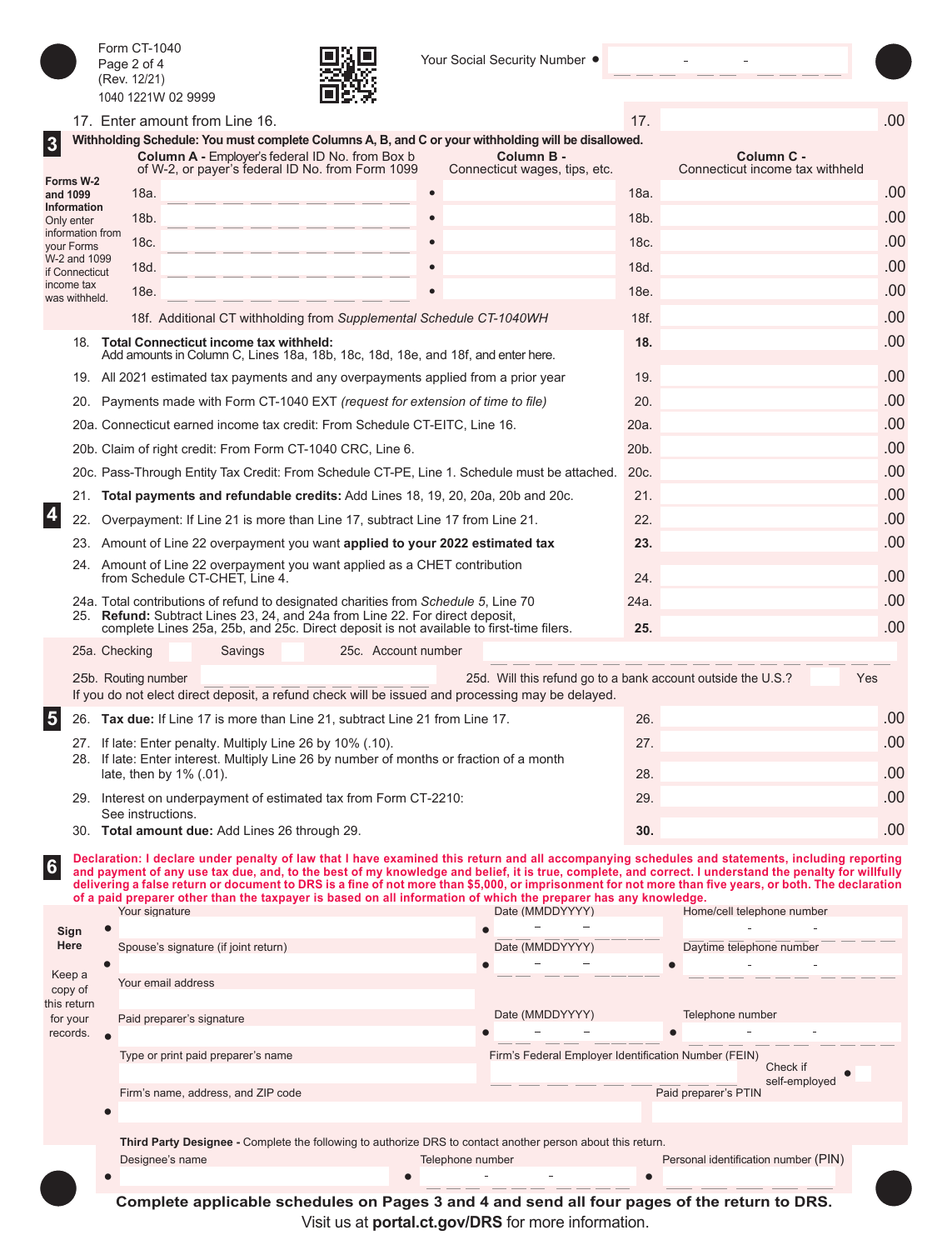

Form CT-1040 Page 3 of 4 (Rev. 12/21) 1040 1221W 03 9999



## **Schedule 1 - Modifications to Federal Adjusted Gross Income**

| See instructions.                                                                                                                             | Enter all items as positive numbers. |      |
|-----------------------------------------------------------------------------------------------------------------------------------------------|--------------------------------------|------|
| 31. Interest on state and local government obligations other than Connecticut                                                                 | 31.                                  | .00. |
| 32. Mutual fund exempt-interest dividends from non-Connecticut state or municipal<br>government obligations                                   | 32.                                  | .00  |
| 33. Taxable amount of lump-sum distributions from qualified plans not included in federal                                                     |                                      |      |
| adjusted gross income                                                                                                                         | 33.                                  | .00  |
| 34. Beneficiary's share of Connecticut fiduciary adjustment: Enter only if greater than zero.                                                 | 34.                                  | .00  |
| 35. Loss on sale of Connecticut state and local government bonds                                                                              | 35.                                  | .00  |
| 36. Section 168(k) federal bonus depreciation deduction allowed for property placed in service<br>during this year.                           | 36.                                  | .00  |
| 36a. 80% of Section 179 federal deduction. See instructions.                                                                                  | 36a.                                 | .00. |
| 37. Other - specify ●                                                                                                                         | 37.                                  | .00  |
| 38. Total additions: Add Lines 31 through 37. Enter here and on Line 2.                                                                       | 38.                                  | .00  |
| 39. Interest on U.S. government obligations                                                                                                   | 39.                                  | .00  |
| 40. Exempt dividends from certain qualifying mutual funds derived from U.S. government obligations                                            | 40.                                  | .00. |
| 41. Social Security benefit adjustment: See Social Security Benefit Adjustment Worksheet instructions.                                        | 41.                                  | .00  |
| 42. Refunds of state and local income taxes                                                                                                   | 42.                                  | .00  |
| 43. Tier 1 and Tier 2 railroad retirement benefits and supplemental annuities                                                                 | 43.                                  | .00  |
| 44. Military retirement pay                                                                                                                   | 44.                                  | .00  |
| 45. 50% of income received from the Connecticut Teachers' Retirement System                                                                   | 45.                                  | .00  |
| 46. Beneficiary's share of Connecticut fiduciary adjustment: Enter only if less than zero.                                                    | 46.                                  | .00  |
| 47. Gain on sale of Connecticut state and local government bonds                                                                              | 47.                                  | .00  |
| 48. Connecticut Higher Education Trust (CHET) contributions made in 2021 or<br>an excess carried forward from a prior year. See instructions. | 48.                                  | .00  |
| Enter CHET account number:                                                                                                                    |                                      |      |
| Do not add spaces or dashes.                                                                                                                  |                                      |      |
| 48a. 25% of Section 168(k) federal bonus depreciation deduction added back in preceding four years.                                           | 48a.                                 | .00  |
| 48b. 42% of pension or annuity income. See instructions.                                                                                      | 48b.                                 | .00  |
| 49. Other - specify: Do not include out of state income .                                                                                     | 49.                                  | .00  |
| 50. Total subtractions: Add Lines 39 through 49. Enter here and on Line 4.                                                                    | 50.                                  | .00  |

## **Schedule 2 - Credit for Income Taxes Paid to Qualifying Jurisdictions**

You must attach a copy of your return filed with the qualifying jurisdiction(s) or your credit will be disallowed. See instructions.

|                                                                                                                                                 |                         |      | .00                     |      |
|-------------------------------------------------------------------------------------------------------------------------------------------------|-------------------------|------|-------------------------|------|
|                                                                                                                                                 | <b>Column A</b><br>Name | Code | <b>Column B</b><br>Name | Code |
|                                                                                                                                                 |                         |      |                         |      |
| 53. Non-Connecticut income included on Line 51 and reported on a<br>qualifying jurisdiction's income tax return from Schedule 2 Worksheet.  53. |                         | .00  |                         | .00  |
|                                                                                                                                                 |                         |      |                         |      |
|                                                                                                                                                 |                         | .00  |                         | .00  |
|                                                                                                                                                 |                         | .00  |                         | .00  |
|                                                                                                                                                 |                         | .00  |                         | .00  |
|                                                                                                                                                 |                         | .00  |                         | .00  |
|                                                                                                                                                 |                         |      | .00                     |      |

**Complete applicable schedules on Page 4 and send all four pages of the return to DRS.**

Visit us at **[portal.ct.gov/DRS](https://portal.ct.gov/DRS)** for more information.